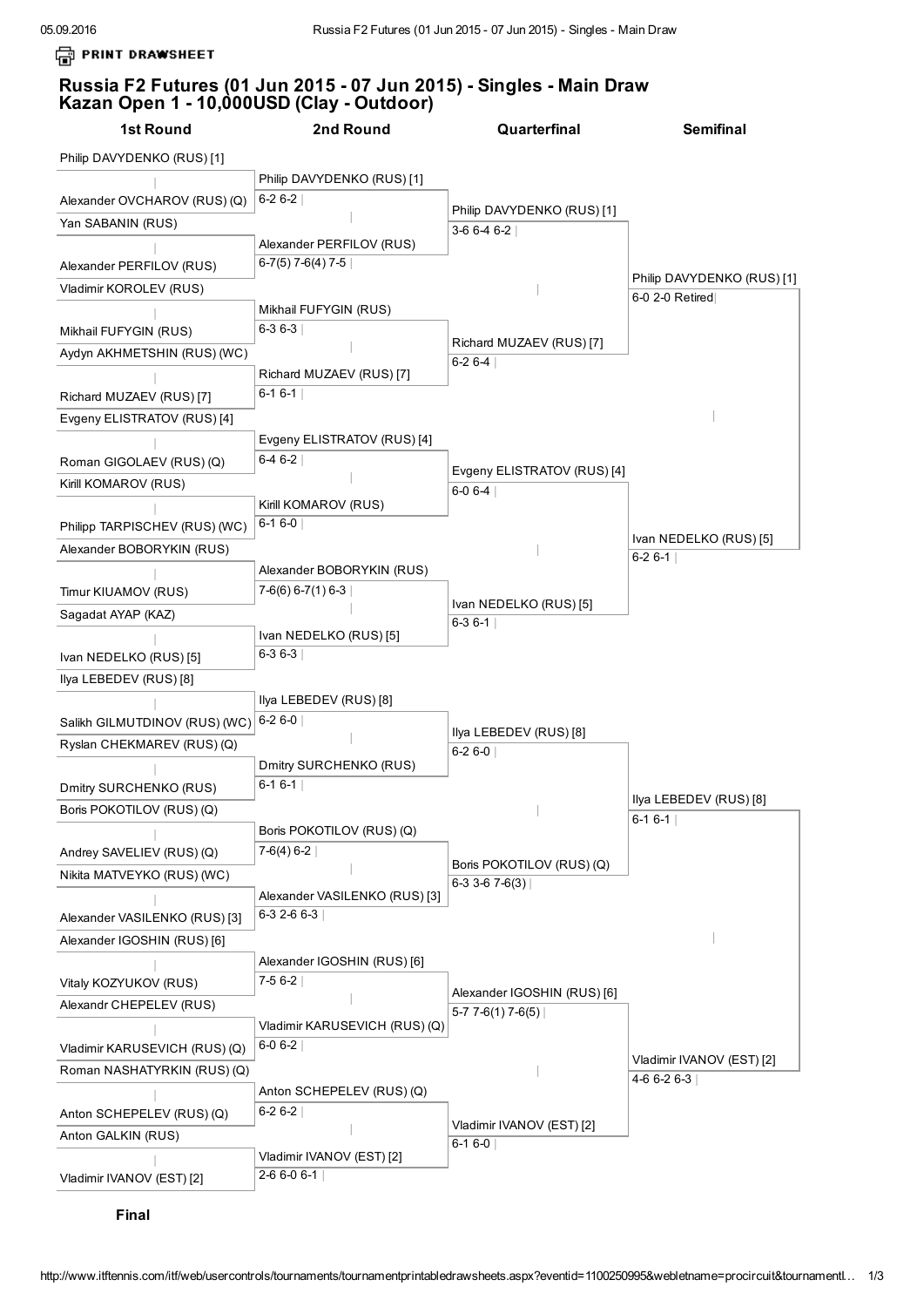

Winner